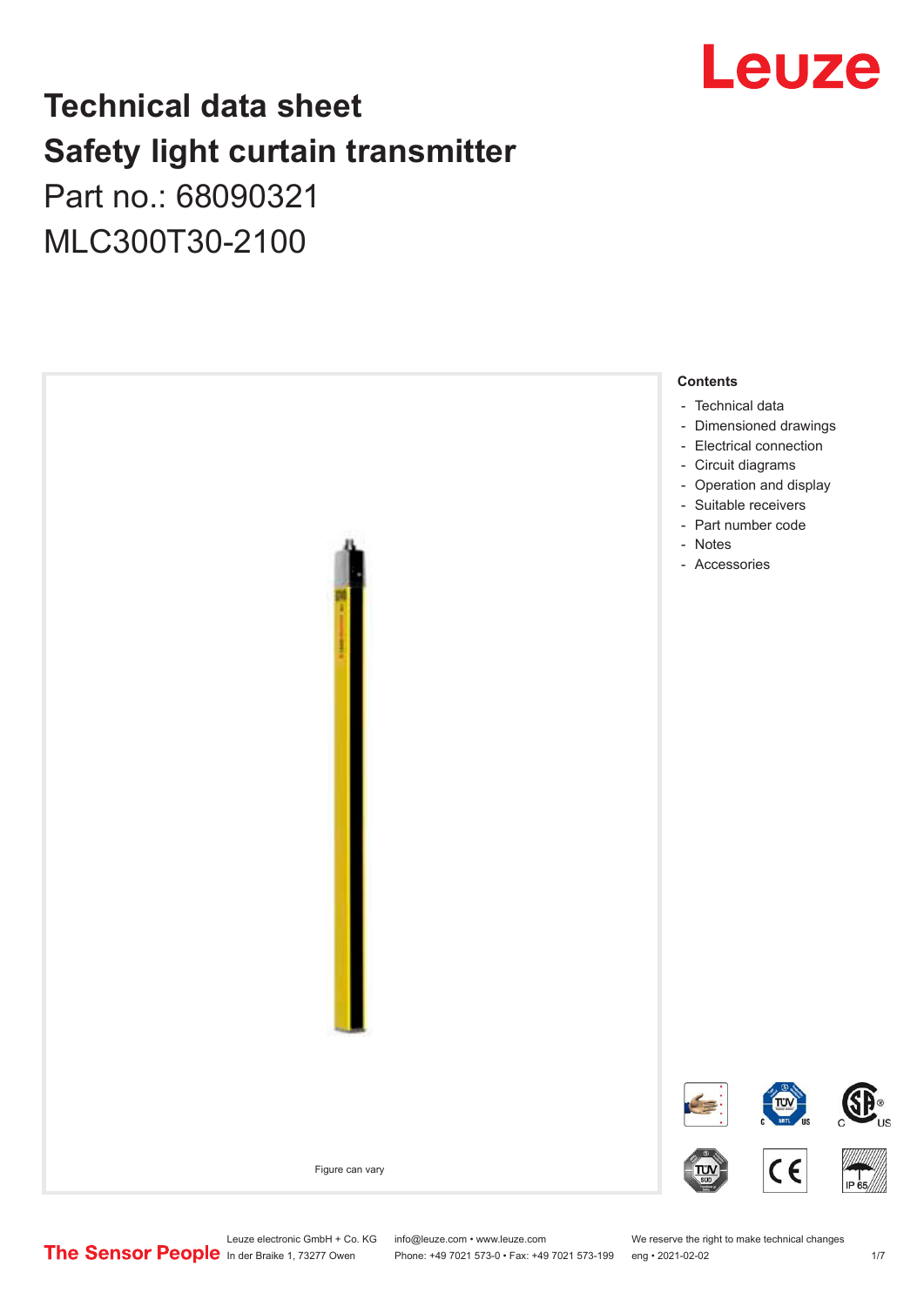# <span id="page-1-0"></span>**Technical data**

#### **Basic data**

| <b>Series</b>    | <b>MLC 300</b>         |
|------------------|------------------------|
| Device type      | Transmitter            |
| Contains         | 2x BT-NC sliding block |
| Application      | Hand protection        |
| <b>Functions</b> |                        |

**Functions** Range reduction

Transmission channel changeover

#### **Characteristic parameters**

| Type                 | 2. IEC/EN 61496          |
|----------------------|--------------------------|
| SIL                  | 1. IEC 61508             |
| <b>SILCL</b>         | 1. IEC/EN 62061          |
| Mission time $T_{M}$ | 20 years, EN ISO 13849-1 |

#### **Protective field data**

**Resolution** 30 mm **Protective field height** 2,100 mm **Operating range** 0 ... 10 m

#### **Optical data**

| Synchronization                 | Optical between transmitter and receiver     |
|---------------------------------|----------------------------------------------|
| Light source                    | LED, Infrared                                |
| <b>LED light wavelength</b>     | 940 nm                                       |
| <b>Transmitted-signal shape</b> | Pulsed                                       |
| LED risk group                  | Exempt group (in acc. with EN<br>62471:2008) |

#### **Electrical data**

| Protective circuit |                                    | Overvoltage protection  |
|--------------------|------------------------------------|-------------------------|
|                    | Short circuit protected            |                         |
|                    |                                    |                         |
|                    | Performance data                   |                         |
|                    | Supply voltage $U_{\rm B}$         | 24 V, DC, -20  20 %     |
|                    | Current consumption, max.          | 50 mA                   |
|                    | <b>Fuse</b>                        | 2 A semi time-lag       |
|                    |                                    |                         |
|                    | Inputs                             |                         |
|                    | Number of digital switching inputs | 1 Piece(s)              |
|                    |                                    |                         |
|                    | <b>Switching inputs</b>            |                         |
|                    | <b>Type</b>                        | Digital switching input |
|                    | Switching voltage high, min.       | 18 V                    |
|                    | Switching voltage low, max.        | 2.5V                    |
|                    | Switching voltage, typ.            | 22.5V                   |
|                    | <b>Voltage type</b>                | <b>DC</b>               |
|                    |                                    |                         |
|                    | Connection                         |                         |

**Number of connections** 1 Piece(s)

| <b>Connection 1</b>       |                   |  |
|---------------------------|-------------------|--|
| <b>Function</b>           | Machine interface |  |
| <b>Type of connection</b> | Connector         |  |
| <b>Thread size</b>        | M <sub>12</sub>   |  |
| <b>Material</b>           | Metal             |  |
| No. of pins               | $5$ -pin          |  |

| $0.25$ mm <sup>2</sup> |
|------------------------|
| $100 \text{ m}$        |
| 200 O                  |
|                        |

#### **Mechanical data**

| Dimension (W x H x L)    | 29 mm x 2,166 mm x 35.4 mm |
|--------------------------|----------------------------|
| <b>Housing material</b>  | Metal                      |
| <b>Metal housing</b>     | Aluminum                   |
| Lens cover material      | Plastic / PMMA             |
| Material of end caps     | Diecast zinc               |
| Net weight               | $2,250$ q                  |
| <b>Housing color</b>     | Yellow, RAL 1021           |
| <b>Type of fastening</b> | Groove mounting            |
|                          | Mounting bracket           |
|                          | Mounting on Device Column  |
|                          | Swivel mount               |
|                          |                            |

#### **Operation and display**

| Type of display | ' FD.      |
|-----------------|------------|
| Number of LEDs  | 2 Piece(s) |

#### **Environmental data**

| Ambient temperature, operation     | $055$ °C    |
|------------------------------------|-------------|
| Ambient temperature, storage       | $-30$ 70 °C |
| Relative humidity (non-condensing) | 095%        |

#### **Certifications**

| Degree of protection        | IP 65               |
|-----------------------------|---------------------|
| <b>Protection class</b>     | Ш                   |
| <b>Certifications</b>       | c CSA US            |
|                             | c TÜV NRTL US       |
|                             | <b>TÜV Süd</b>      |
| <b>Vibration resistance</b> | $50 \text{ m/s}^2$  |
| <b>Shock resistance</b>     | $100 \text{ m/s}^2$ |
| <b>US patents</b>           | US 6,418,546 B      |

#### **Classification**

| <b>Customs tariff number</b> | 85365019 |
|------------------------------|----------|
| eCl@ss 5.1.4                 | 27272704 |
| eCl@ss 8.0                   | 27272704 |
| $eC$ <sub>l</sub> $@ss$ 9.0  | 27272704 |
| eCl@ss 10.0                  | 27272704 |
| eCl@ss 11.0                  | 27272704 |
| <b>ETIM 5.0</b>              | EC002549 |
| <b>ETIM 6.0</b>              | EC002549 |
| <b>ETIM 7.0</b>              | EC002549 |

# Leuze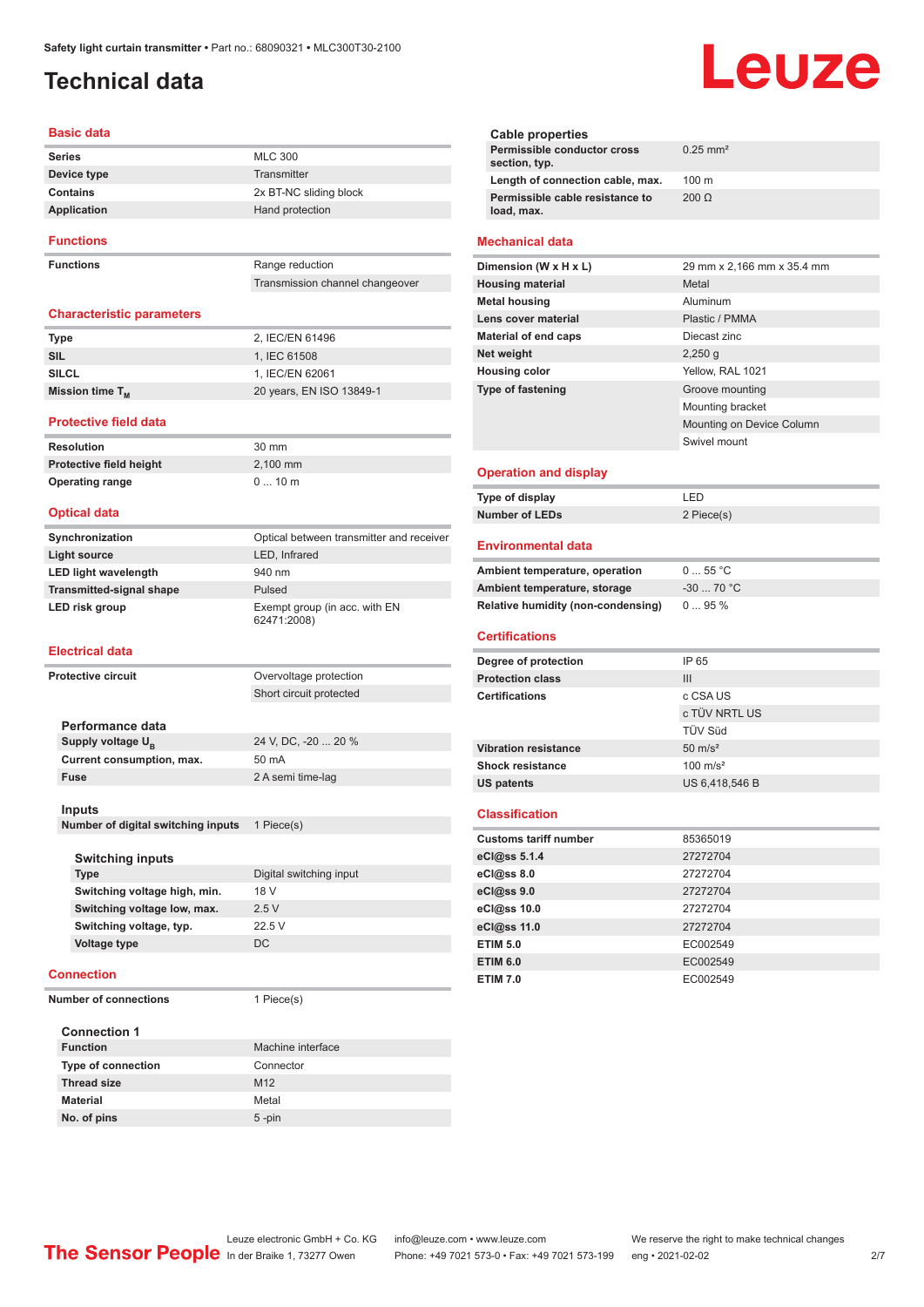# <span id="page-2-0"></span>**Dimensioned drawings**



All dimensions in millimeters

# Calculation of the effective protective field height  $H_{PFE} = H_{PFN} + B + C$



 $H<sub>PE</sub>$  Effective protective field height = 2128 mm

 $H_{\text{PFN}}$  Nominal protective field height = 2100 mm<br>A Total height = 2166 mm

Total height =  $2166$  mm

B 19 mm

C 9 mm

R Effective protective field height  $H_{PFE}$  goes beyond the dimensions of the optics area to the outer borders of the circles labeled with R.

# **Electrical connection**

#### **Connection 1**

| <b>Function</b>           | Machine interface |
|---------------------------|-------------------|
| <b>Type of connection</b> | Connector         |
| <b>Thread size</b>        | M12               |
| <b>Type</b>               | Male              |
| <b>Material</b>           | Metal             |
| No. of pins               | $5$ -pin          |
| Encoding                  | A-coded           |
| <b>Connector housing</b>  | <b>FE/SHIELD</b>  |

#### **Pin Pin assignment Conductor Conductor Color**

| 1              | VIN1             | Brown        |   |
|----------------|------------------|--------------|---|
| $\overline{2}$ | n.c.             | White        |   |
| 3              | VIN <sub>2</sub> | <b>Blue</b>  | ◠ |
| $\overline{4}$ | <b>RNG</b>       | <b>Black</b> |   |
| 5              | <b>FE/SHIELD</b> | Gray         |   |



2

4

 $FE$  $\spadesuit$ 

1

5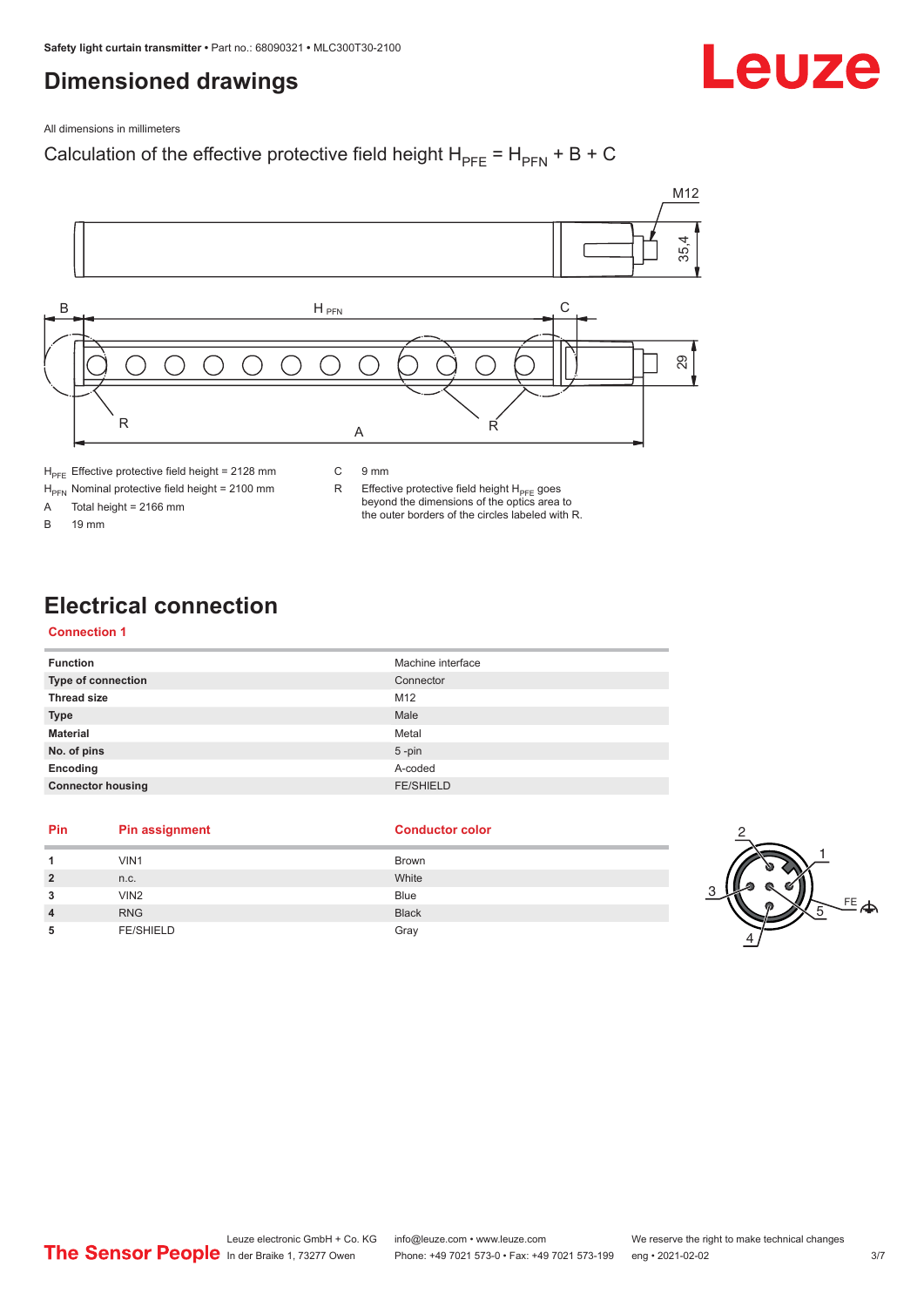# <span id="page-3-0"></span>**Circuit diagrams**

#### Transmission channel C1, reduced range



### Transmission channel C1, standard range



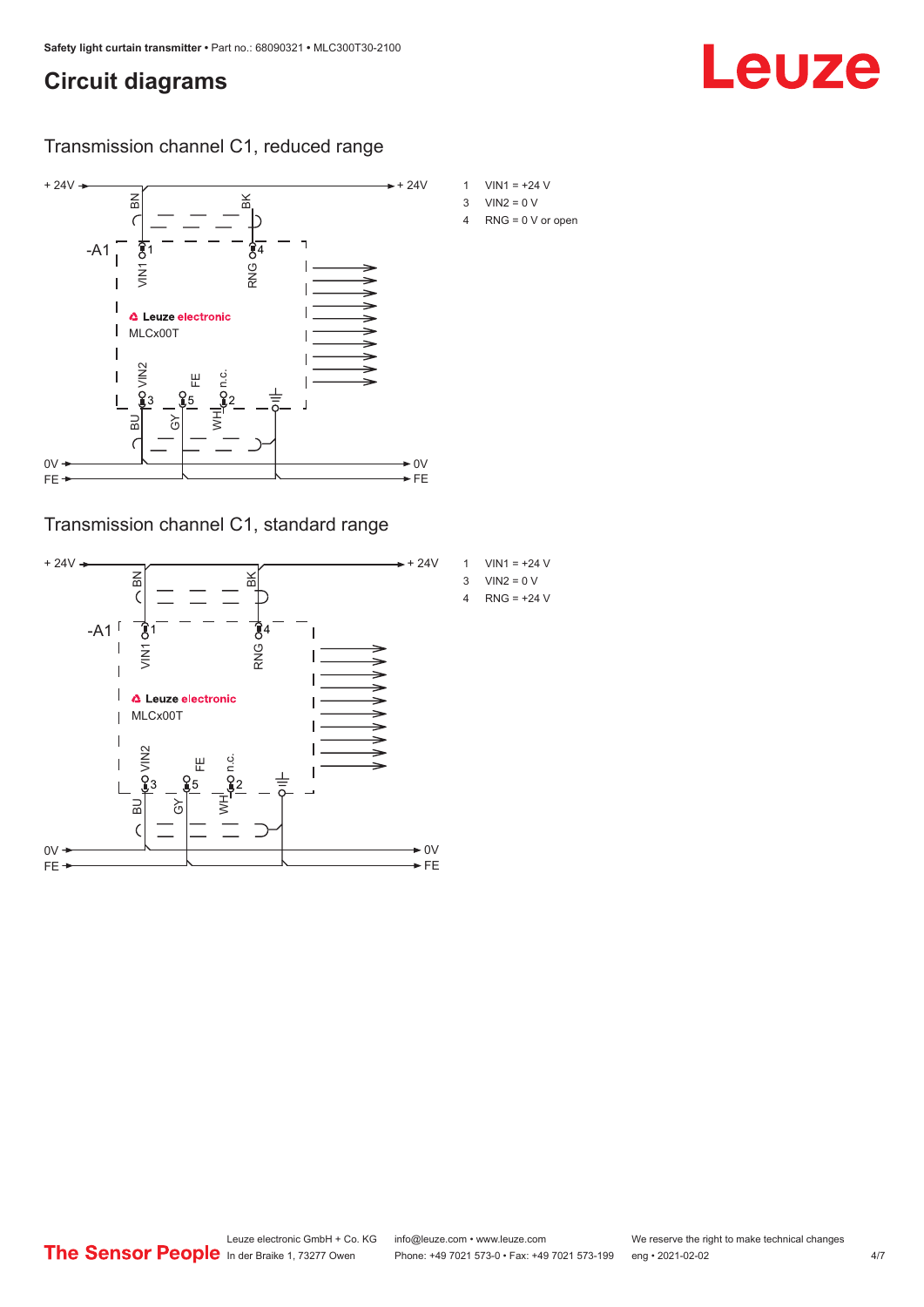# <span id="page-4-0"></span>**Circuit diagrams**

#### Transmission channel C2, reduced range



### Transmission channel C2, standard range



# **Operation and display**

| <b>LED</b>     | <b>Display</b>          | <b>Meaning</b>                                |
|----------------|-------------------------|-----------------------------------------------|
|                | Off                     | Device switched off                           |
|                | Red, continuous light   | Device error                                  |
|                | Green, continuous light | Normal operation                              |
| $\overline{2}$ | Green, flashing         | Reduced range selected by the wiring of pin 4 |
|                | Off                     | Transmission channel C1                       |
|                | Green, continuous light | Transmission channel C2                       |

Leuze

| $VIN1 = 0 V$    |
|-----------------|
| $1/1112 = +241$ |

4 RNG = 0 V or open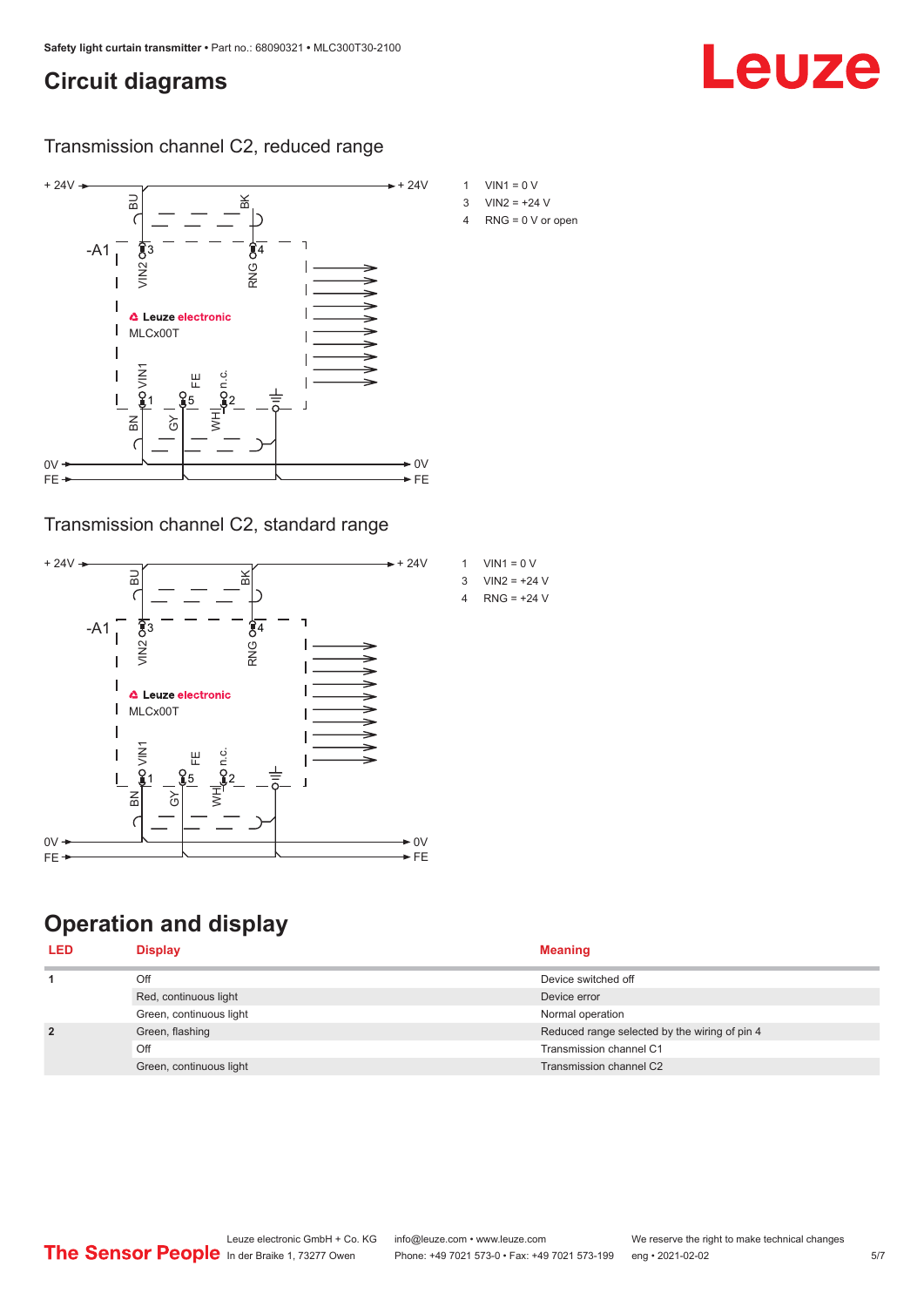# <span id="page-5-0"></span>**Suitable receivers**



| Part no. | <b>Designation</b> | <b>Article</b>                   | <b>Description</b>                                                                                                                                    |
|----------|--------------------|----------------------------------|-------------------------------------------------------------------------------------------------------------------------------------------------------|
| 68091321 | MLC310R30-2100     | Safety light curtain<br>receiver | Resolution: 30 mm<br>Protective field height: 2,100 mm<br>Response time: 19 ms<br>Connection: Connector, M12, Metal, 5-pin<br>Function package: Basic |

### **Part number code**

|            | Part designation: MLCxyy-za-hhhhei-ooo                                                                                                                                                                                                                                                      |
|------------|---------------------------------------------------------------------------------------------------------------------------------------------------------------------------------------------------------------------------------------------------------------------------------------------|
| <b>MLC</b> | <b>Safety light curtain</b>                                                                                                                                                                                                                                                                 |
| x          | <b>Series</b><br>3: MLC 300<br>5: MLC 500                                                                                                                                                                                                                                                   |
| yy         | <b>Function classes</b><br>00: transmitter<br>01: transmitter (AIDA)<br>02: transmitter with test input<br>10: basic receiver - automatic restart<br>11: basic receiver - automatic restart (AIDA)<br>20: standard receiver - EDM/RES selectable<br>30: extended receiver - blanking/muting |
| z          | Device type<br>T: transmitter<br>R: receiver                                                                                                                                                                                                                                                |
| a          | <b>Resolution</b><br>14:14 mm<br>20:20 mm<br>30:30 mm<br>40:40 mm<br>90: 90 mm                                                                                                                                                                                                              |
| hhhh       | Protective field height<br>150  3000: from 150 mm to 3000 mm                                                                                                                                                                                                                                |
| e          | <b>Host/Guest (optional)</b><br>H: Host<br>MG: Middle Guest<br>G: Guest                                                                                                                                                                                                                     |
| j.         | Interface (optional)<br>/A: AS-i                                                                                                                                                                                                                                                            |
| 000        | Option<br>/V: high Vibration-proof<br>EX2: explosion protection (zones 2 + 22)<br>SPG: Smart Process Gating                                                                                                                                                                                 |
|            | <b>Note</b>                                                                                                                                                                                                                                                                                 |
|            | $\&$ A list with all available device types can be found on the Leuze website at www.leuze.com.                                                                                                                                                                                             |

### **Notes**

| <b>Observe intended use!</b>                                                                                                         |  |
|--------------------------------------------------------------------------------------------------------------------------------------|--|
| $\&$ The product may only be put into operation by competent persons.<br>§ Only use the product in accordance with its intended use. |  |